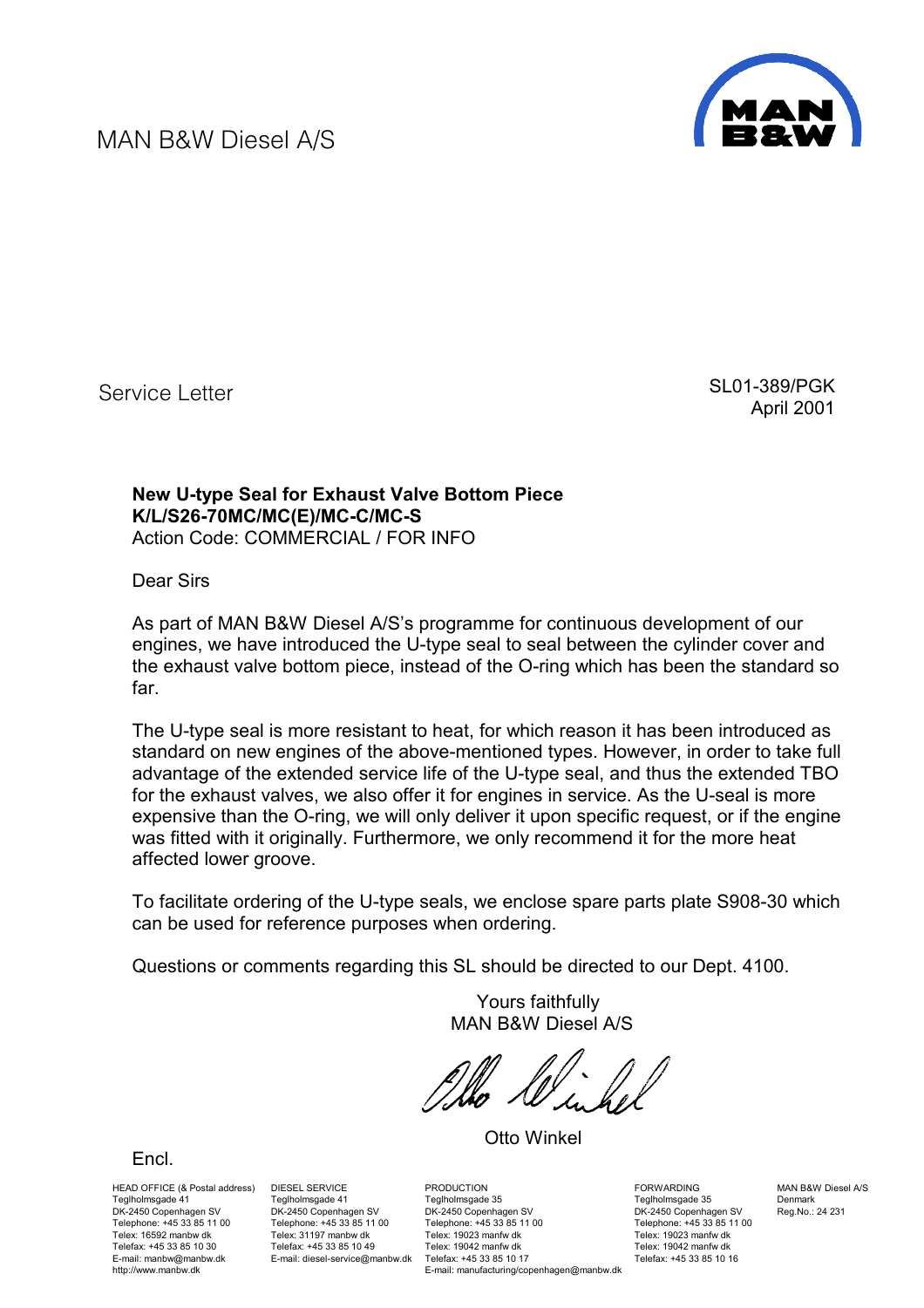<span id="page-1-0"></span>



## Mounting:

Make sure that the groove for the U-type seal is clean. Any sharp edges must be removed, and any deep corrosion marks on the inner diameter of the ring groove must be smoothened-out by polishing.

Thoroughly clean the bottom piece in the area up to the groove for the U-type seal, to prevent damaging the ring during mounting.

Heat the U-type seal in 100°C hot water for a minimum of five minutes, and then mount it in the groove immediately.